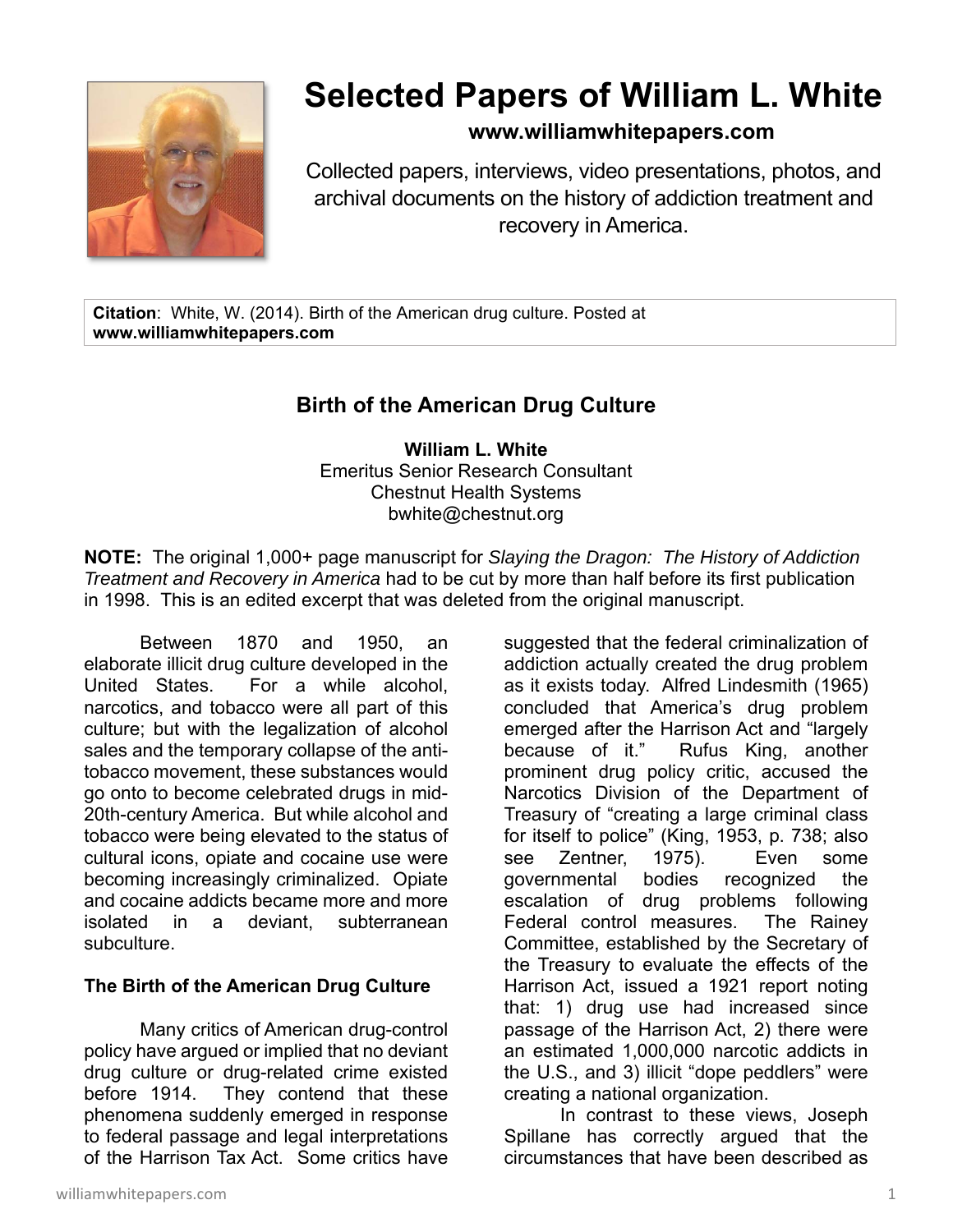consequences of federal drug prohibition laws actually existed long before the federal action was taken (Spillane, 1994). The emergence of a deviant drug culture must be seen as an evolving, time-enduring process, rather than as a response to a single event (federal drug prohibition). Taken together, the changing patterns of drug use, social attitudes toward drug use, and the legal controls designed to suppress drug use had a combined effect that was greater than the sum of its parts. To suggest that there would have been no underground drug culture in America if we had not passed the federal legislation simply flies in the face of historical reality--the reality that this culture existed before the federal legislation.

Early 20th-century federal and state anti-drug laws did reduce the number of narcotic addicts, but this achievement came with unexpected side effects that have endured to the present. What is relatively clear from the historical evidence is that these measures speeded the development of an illegal drug market, increased the price of illegal narcotics and cocaine, led to an ever-escalating practice of adulterating these drugs to increase profits, intensified the development of an illicit drug culture, changed the relationship between drug addiction and criminal behavior, increased and intensified the problem of police corruption, and fundamentally altered the characteristics of American drug addicts.

#### **Illicit Drug Distribution**

As America's anti-drug efforts intensified, addicts were hidden within the medical practices of well-meaning or profitseeking doctors, or were huddled into the dark corners of America's expanding illicit drug cultures. The line between legitimate and deviant drug use and distribution became finer and finer, as small numbers of physicians and pharmacists began to rely almost exclusively on profits from their sale of narcotics and cocaine. At first narcotics and cocaine for "non-legitimate" purposes were distributed primarily out of the drugstore itself; later they were extended to broader distribution networks. Illicit drug

transactions were filtered through secret networks that often began at a drugstore and fanned out through invisible lines to street vendors, newsboys, transportation workers, hotel bellboys, elevator operators, bartenders, pimps, and prostitutes. Medical and pharmacy journals began to warn of the existence of the "cocaine joint" disguised as a drug store" and created committees to take action against those who were abusing the privilege of the profession. As local and state controls were enacted, these distribution systems and those they served were driven deeper underground. New narcotic control laws and intensified enforcement did little more than increase prices in this market and drive the already secretive network of drug users into greater isolation.

Enforcement of state and federal antidrug measures dramatically reduced the legal distribution of narcotics, but at the same time made the illegal sale of narcotics more profitable. Illicit drug cultures sprang up or became more fully developed nearly everywhere local or state drug-control laws were passed. Heroin trafficking--the centerpiece of the growing illicit drug culture- -was first taken over by the Chinese tongs (gangs) that had controlled the distribution of smoking opium. But control of this traffic evolved, and it became centered for decades in the organized criminal syndicate known as the Mafia or Costa Nostra (Surface, 1968). Cocaine also made an early appearance in the illicit drug culture of the 1920s, mainly because of the enormous profits involved in selling the drug to the affluent. An ounce of cocaine that cost the pharmacist \$2.50 could be sold in the illicit market of the 1920s for more than \$140 (Kennedy, 1985).

#### **The Origin of "Dope Fiend" Behavior**

Many aspects of what we now think of as the personality and lifestyle of the narcotic addict emerged from a synthesis of the moral stigma attached to addiction in the 19th century and the behaviors that addicts picked up in the illicit drug culture of the early 20th century. The growing stigma attached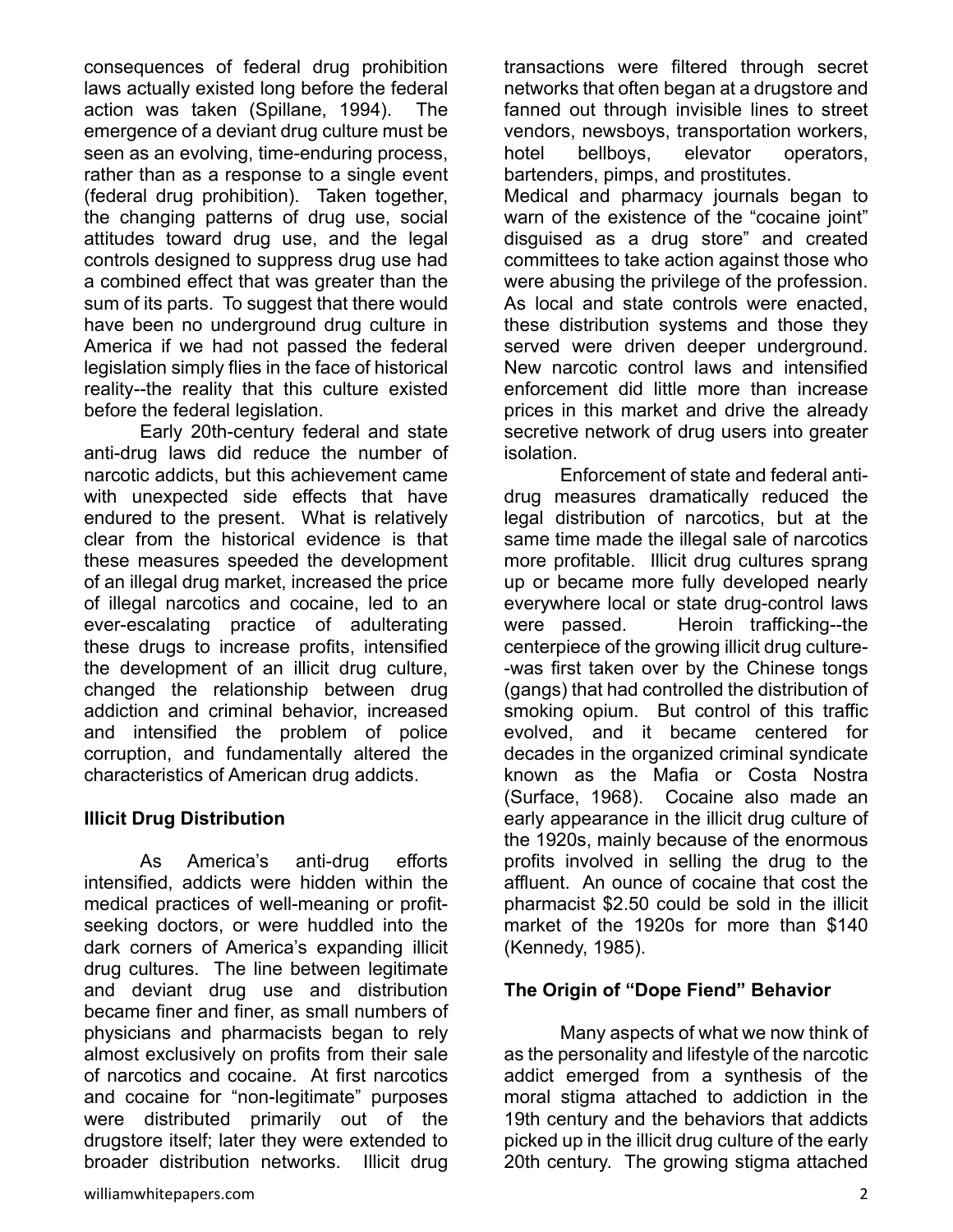to addiction in the 19th century led many addicts to become secretive. There is evidence that lying and stealing to hide one's narcotic habit pre-dated federal (and even state) criminalization of addiction by many years. An 1883 article in the Cincinnati Lancet and Clinic, for example, includes a druggist's description of the tricks used by opium addicts to steal opium-based medicines when they lacked sufficient funds to purchase them (*Tricks of Opium Habitues*, 1883). The physical and psychological demands of addiction--and the social stigma and personal shame attached to addiction- often led to undesirable personality traits. But when addicts banded together for mutual support, these traits intensified and were refined into a stereotyped lifestyle that embodied these traits. Soon it would be difficult to separate the physical and psychological responses to drug addiction from the behavior that people learned in a community of addicts.

One of the longest-lasting discussions of drug prohibition has focused on the effect that prohibition has had on addiction-related crime. In a 1922 report on cases of morphinism seen in the Municipal Court of Boston, C.E. Sandoz described two distinct types of addicts: law-abiding citizens who became criminals to support their addiction to morphine and criminals who became morphine addicts. Sandoz noted the rise of morphine and heroin use among the "sporting" classes and wrote that the "tendency of morphinists to spread their habit" was turning this new pattern of drug addiction into a "social plague." Sandoz noted a remarkable "esprit de corps" developing among addicts in Boston and observed that these addicts were developing a degree of cunning he had not seen before. The addict population was shifting "from morphinists who became criminals under the new laws to criminals who were becoming morphinists" (Sandoz, 1922, p. 26, 44).

 They form into gangs, have their own slangs and habits, they are always ready to help each other, and above all, are very careful not to given any indications about their sources of supply (Sandoz, 1922, p. 40- 41).

In his modern research on the relationship between drug use and crime, James Inciardi identifies five patterns of narcotic addiction: 1) addiction to opiates among professional criminals, 2) misuse of and dependence on medicine, 3) addiction among delinquent youth, 4) street addiction to heroin, and 5) poly-drug use and addiction. The roots of all of these groups can be traced to the 19th and early 20th centuries, and all but Inciardi's second group constitute subpopulations of what became a flourishing illicit drug culture in America (Inciardi, 1974).

### **A Secret Society of Addicts**

By the 1920s, the demonization of addiction and addicts was well established. Non-medical access to narcotics and cocaine was against the law, and addicts had been driven from medical treatment. It was a climate in which some of the more extreme social commentators were calling for firing squads as a solution to the drug problem. When doctors were required by law to stop prescribing narcotic drugs to their addicted patients, a large number of otherwise law-abiding citizens suddenly became criminals in the eyes of their neighbors and their government. Some found ways to stop using or discovered legal substitutes for their now-prohibited medicine. Others became part of a market that spawned an underground culture and an underground economy.

 In a 1916 issue of New Republic, an article entitled "The Heroin Habit" told of the new drug craze, making note of a "distinct class of heroin addicts with a certain amount of freemasonry and cooperation among themselves" (Bailey, 1916, p. 315). A 1921 A.M.A. report on narcotic addiction similarly noted:

*...there exists a swift and secret means of communication--a sort of "free masonry" of their kind--by means of which the "script doctors" in a community are well known and accessible to all the addict fraternity* (Prentice, 1921, p. 1553).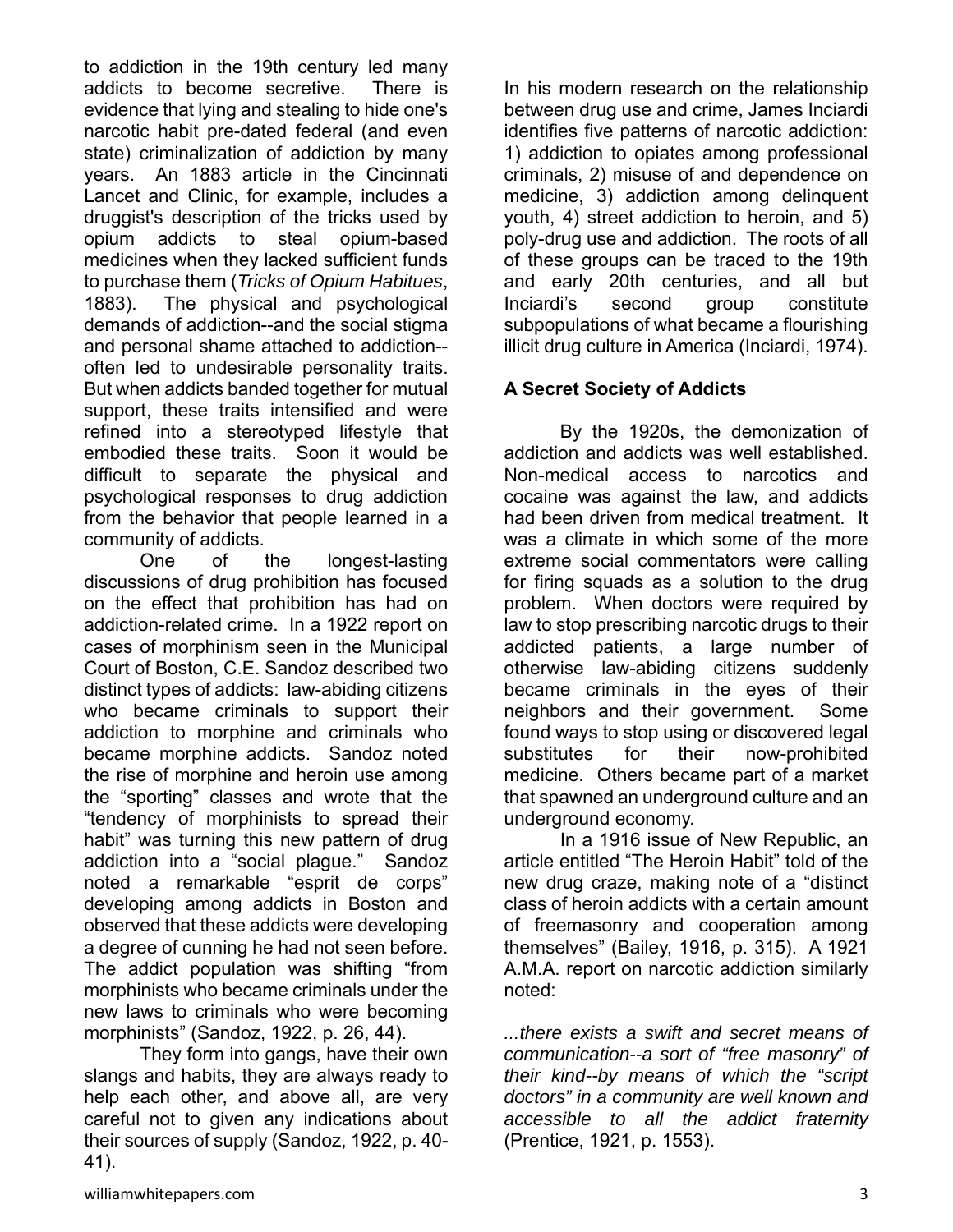This culture emerged as a more fully developed deviant society after the passage of local, state, and federal drug control laws. Addicts who once had hidden their addiction in the privacy of the patient-physician relationship now sought one another's help and company. One of the effects of state and federal anti-drug legislation was that a previously hidden and dispersed condition now began to concentrate itself in what were called the "tenderloin districts" of major cities (Wood, 1916, p. 1208).

The new illicit drug culture reached beyond the large urban environments of the Northeast and Midwest that the public mind tended to associate with narcotic addiction problems. Fred Williams, a reporter for the San Francisco Daily News, went undercover to explore that city's illicit drug culture in 1920. He described a secretive world of "hop-heads" known only by such "street names" as Dawson Sue, the Banana Kid, Turkey Neck, the Red Raven, Harry the Rat, Tigress, and the Ace of Spades. They supported their \$6-\$10-a-day morphine and cocaine habits, or their \$20-a-day opium habits, by working as "pete men" (safe crackers), "boosters" (shoplifters), and "dips" (pick pockets). The drug was supplied by street dealers who used elaborate rituals to avoid arrest, or by acquaintances who stole narcotics and cocaine from hospitals and laboratories. Williams found a world of addicts totally fixated on drugs, their selfesteem completely destroyed by broken selfpromises, jails, hospitals, and doctors that had all failed to loosen the hold that cocaine and morphine had on their lives. They spoke of themselves scornfully as "dope fiends" and "gutter-hypes." In this cloistered world, the addicts trusted neither outsiders nor one another (Willams, 1920). In a selfconfessional account published a year after Williams' report, Daniel MacMartin describes a flourishing drug culture in Taft, Montana, filled with dope fiends, compromising hypodermic shooters, snowbirds and happy dust devotees, some with their nasal organs eaten away by the ravages of cocaine snortins" (MacMartin, 1921, p. 167).

 Most Americans had little awareness of this growing society of addicts living within their own communities. This lack of awareness would be interrupted from time to time by a local newspaper exposé or an account of some celebrity arrested or hospitalized for drug problems. There was also the periodic publication of selfconfessionals by addicts, along with the rapid rise to popularity of songs like "Cocaine Lil," spawned within these subterranean cultures.

#### **The Changing Face of Opiate Addiction**

During the 1920s and 1930s, opiate addiction changed as the use of this drug declined in the U.S. It appeared that state and local anti-narcotic ordinances and the Harrison Tax Act of 1914 were making headway in reducing narcotic addiction, but in his review of this period, David Courtwright notes that enforcement of narcotics laws, like the use of antibiotics, can suppress a problem but inadvertently give rise to more resistant strains of the same problem (Courtwright, Herman, and Des Jarlais, 1989). A more resistant strain of narcotic addiction, born of drug-suppression efforts, did follow the enforcement of state and federal anti-drug laws.

As the morphine-addicted Civil War veterans and the opium-addicted women of the 19th century either became abstinent, switched to legal drugs, or died, the number of opiate addicts decreased, but stronger, more dangerous patterns of addiction began to arise. Dr. Carleton Simon's 1923 physician survey revealed that the weak and aged "medical" addicts were diminishing as a class, due to the natural deaths of longtime addicts and improved medical procedures and medical education. At the same time, these medical addicts were being replaced by young criminal addicts. Dr. Simon attributed the medical addict's condition to physical ailments, but he blamed the addiction of this new group of addicts on "vice, vicious environment, and criminal association" (Simon, 1924, p. 675-679).

With the success of the drugsuppression campaigns, the drug of choice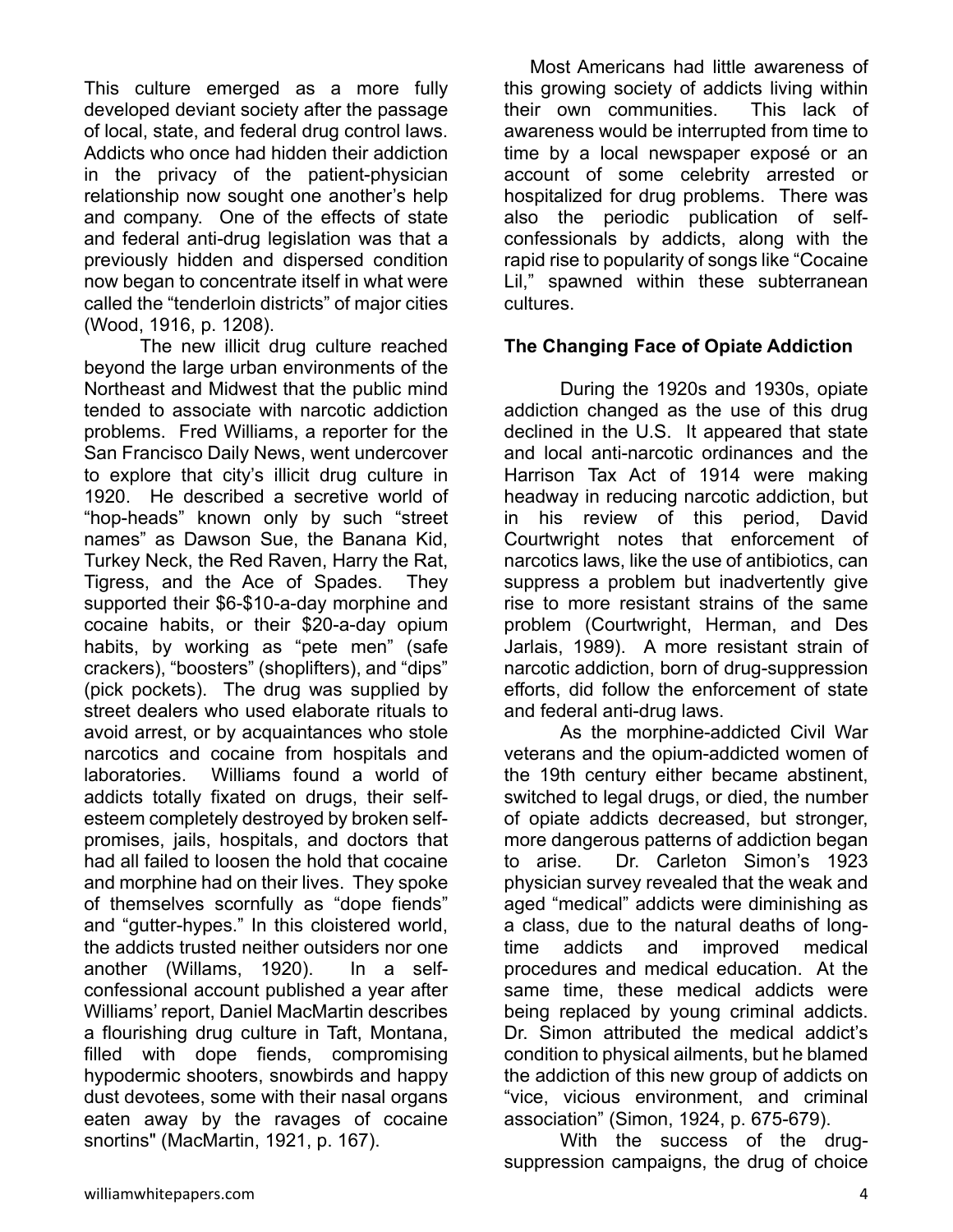among opiate addicts shifted from opium and morphine to heroin, although pockets of morphine use continued in some areas (such as Chicago) well into the 1930s. Two major patterns of opiate use emerged: a southern pattern of white addicts using morphine, paregoric, codeine, and dilaudid; and a Northern urban pattern of African-American and Latino heroin use. Both groups were predominantly male (Cuskey, et al, 1972). The drugs of choice in this new underworld were morphine, heroin, and cocaine. Opiates were viewed as a necessity; cocaine was viewed as a luxury. The new users were increasingly enmeshed in criminal lifestyles. In 1922, more than half of the men arrested and brought before the Boston municipal court and almost 70 percent of the women arrested reported using both cocaine and heroin or morphine (Sandoz, 1922).

Methods of drug ingestion also changed. The earlier (1900-1920) preference for sniffing heroin shifted in the mid-1920s to a preference for injecting the drug. This shift came as a way of maximizing the effect and in response to the increasing adulteration of heroin in the illicit drug market. The practice of "cutting" (diluting) heroin was started in the 1930s by the racketeers who entered the drug market after adulterating alcohol all through the prohibition years (Weston, 1952). Between 1940 and 1990, the purity of heroin in the illicit market dropped from 100% in 1910, to 27.5% in 1938 and eventually to 1-3%. Heroin was "cut" with milk sugar, mannite (baby laxative), cornstarch, and other substances that matched its color and texture. After a malaria epidemic among addicts in the 1940s, quinine became a preferred adulterant. Quinine gave heroin a bitter taste, and it was also said to enhance the "rush" of injected heroin. As heroin's purity decreased in its move from medicine to the illicit drug culture, addicts tried more efficient ways of taking the drug, in order to get the strongest euphoric effect. But these more efficient methods of administration also lead more quickly to physical dependence.

When addicts began injecting, they generally injected their drugs just under the

skin (subcutaneous injection or "skinpopping") or into a muscle (intramuscular injection). In fact, they took great effort to avoid hitting a vein. In the early days of the illicit drug culture when addicts were injecting relatively pure drugs, most knew that hitting a vein by mistake could be life threatening. Some of the information we have on the modern drug-injection culture was also noted early in the 20th century. In 1902, Crothers observed addicts who seemed to be as strongly addicted to the needle injection process as they were to the drug itself, and Lichtenstein, as early as 1914, reported the spread of syphilis from addict to addict through the practice of sharing needles (Crothers, 1902; Lichtenstein, 1914).

The modern pattern of intravenous (IV) heroin injection began about 1925, spread rapidly through the drug culture of the 1930s, and became the dominant form of drug administration by 1945. O'Donnell and Jones traced this transition to intravenous injection by studying admissions to the federal narcotics hospital in Lexington at five-year intervals between 1935 and 1965. They attribute this shift to the following three conditions: 1) heroin purity dropped sharply in the illicit market; 2) addicts accidentally hit veins shooting the diluted heroin and discovered that the effect was more immediate and more pleasurable, and that it required a smaller quantity of the drug; and 3) addicts who preferred the IV method spread the practice through communication channels in the illicit drug culture. According to the O'Donnell and Jones studies, intravenous heroin injection was started by white men in the South, then spread into the large Northern cities, where heroin use was becoming more and more concentrated (O'Donnell and Jones, 1968).

Bingham Dai's 1937 study of opiate addiction in Chicago reveals the addict profile of one large but not necessarily typical American community. Of 2,518 persons in Dai's study, half were addicted to morphine, while only 12% were addicted to heroin. The remaining people in Dai's study used a combination of prepared opium, cocaine, and barbiturates. While 87% of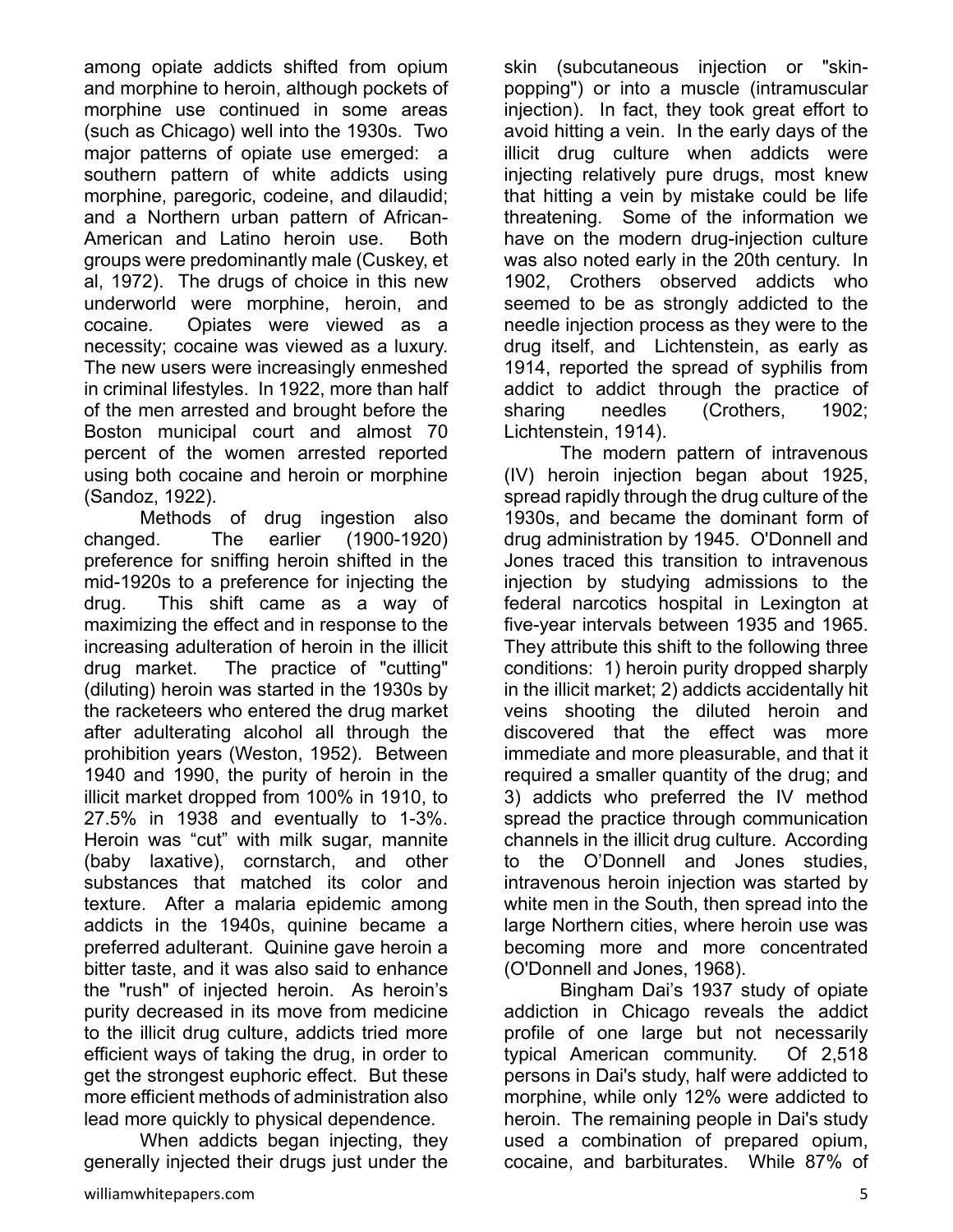Dai's subjects injected drugs, less than 2% injected drugs intravenously. Nearly all of the addicts studied injected the drug under the skin. Seventy-seven percent of Dai's addicts were men; 77% were White, 17% were African American and 6% were of other races (primarily Chinese). All of these characteristics stood in marked contrast to the national pattern. Seventy-two percent of the addicts in Dai's sample had less than an eighth-grade education, and most were working in manufacturing or service industries. In nearly three-fourths of the subjects, addiction began between the ages of 20 and 34 years. Most described the onset of their addiction in relation to one of two circumstances: association with other addicts ("bad company") or self-medication to relieve physical pain (Dai, 1937, pp 44-65; Sandoz, 1922, p. 36). The latter group contained, and continued to contain, an over-representation of doctors and nurses (Pescor, 1942, p. 173-174). The persistent over-representation of health care professionals among the addicted was generally attributed to their special access to narcotic drugs.

 In contrast to the addicted population of the 19th century, most 20th-century addicts were male. They struggled growing up, had poor academic records, were involved in petty crime, and were introduced to heroin on the streets rather than in a doctor's office. The characteristics of women who were addicted also took on different profiles than the ones that dominated in the 19th century. The most visible of these profiles was that of the addicted prostitute, revealed through such autobiographical works as the 1930 account of O.W.: No Bed of Roses: The Diary of a Lost Soul (O.W., 1930). Mara Keire, in a most original contribution to the understanding of the shift from 19th- to 20thcentury addiction patterns, has described the movement from predominantly female to predominantly male narcotic use. According to Keire, a transitional period bridged the gap between the male and female patterns of drug use. During this transition, a "sporting class" of prostitutes, pimps, "johns," homosexuals, entertainers, petty thieves,

and gamblers, as well as young people drawn to the sporting lifestyle, played a large role in changing the gender of opiate use in America (Keire, 1997).

Over time, the opiate-addicted population was dominated by young, urban men who were more likely to be secondgeneration White European immigrants or people of color. The rise of addiction among African-American, Puerto Rican, and Mexican youth was particularly dramatic during the middle decades of the 20th century. Non-white admissions to the Public Health Hospital in Lexington rose from 12% in 1936 to 56% in 1966 (Cuskey, 1972).

The rise of narcotic addiction among young African Americans came out of the migration from rural to urban areas. Jim Crow laws and poverty made the dream of greater tolerance and opportunity in the cities, particularly Northern cities, irresistible to many in the rural south. A great awakening of cultural and political life seemed to grow out of the teeming cities. The Harlem Renaissance created an explosion in intellectual, artistic, and social achievement. An African consciousness was heightened by Marcus Garvey's Universal Negro Improvement Association, while A. Philip Randolph was unionizing workers. Many communities of color became the center of urban social life.

But for those left behind this wave toward progress, the story had a bleaker side. People's lives were marred by the threat of periodic violence, as in the racial clashes during the "Red Summer" of 1942, and the promises of the Northern cities for many turned eventually to a simmering despair. Heroin had become an integral part of the urban ethnic culture, and it was particularly attractive to young unattached men for whom the American dream remained unfulfilled. As opiate addiction shifted to the urban ghettoes, explanations of the cause of addiction began to shift from the psychological to the sociological. Blame for addiction began to shift from the flawed person to the flawed environment (Cuskey, 1972).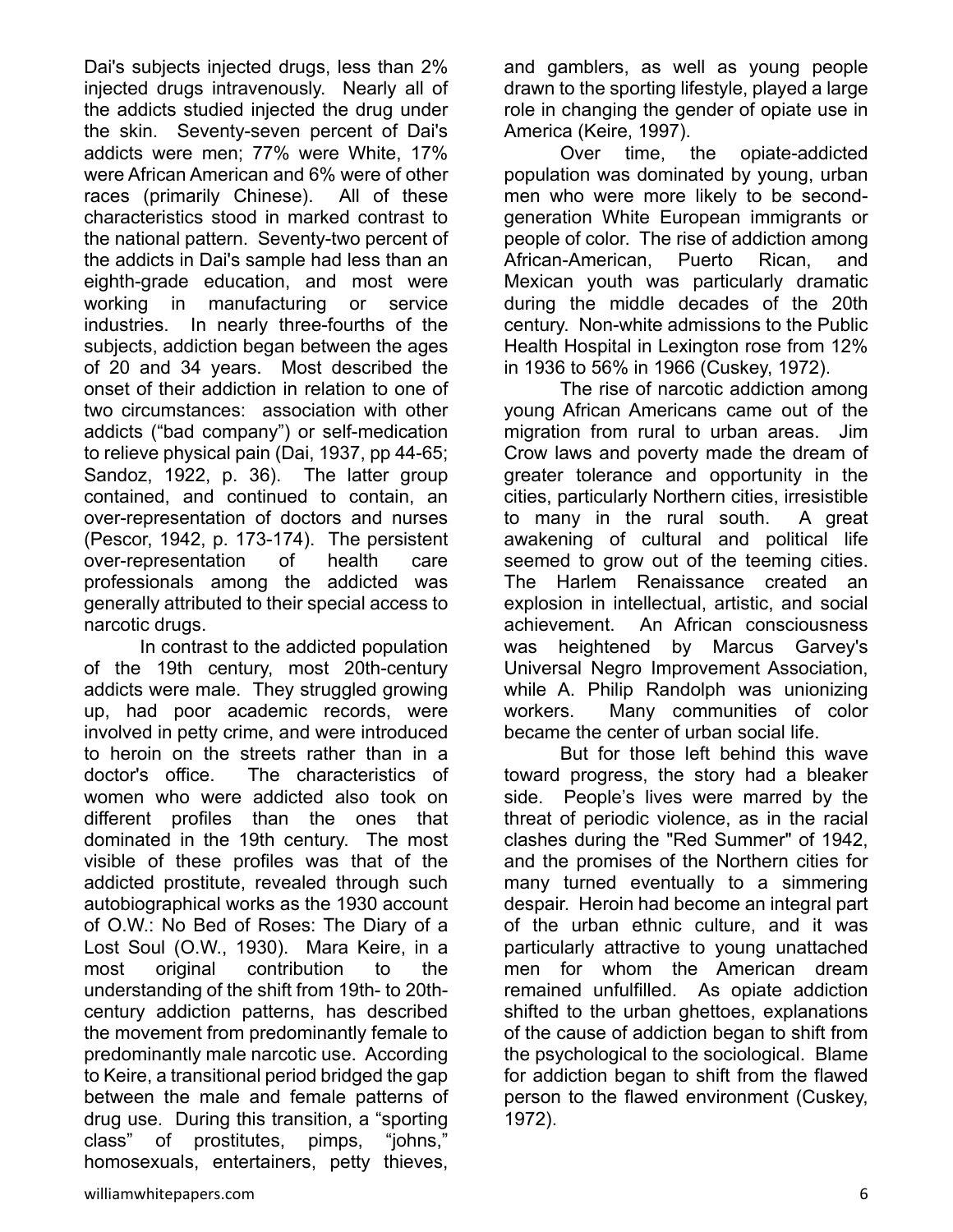#### **Drug Cultures and Drug Addicts: Clinical Implications**

 What has been called a "culture of addiction" emerged in the early 20th century, as addicts banded together for self-support and self-protection. As addicts sought sanctuary within this "fantastic lodge," they were drawn into a world that day-by-day began to meet an increasing range of their physical and emotional needs. They became enmeshed in a world with its own history, mythology, language, values, rituals, symbols, music, literature, and heroes and heroines. In short, who one was and how one conducted one's daily life was transformed in this new social world. This world, as much as the drugs themselves, became an integral part of the addiction experience for most addicts. This world defined core activities of daily living, offered a variety of roles one could play within the culture, and shaped one's "career" as an addict. In short, the culture of addiction became as much a transformative influence on people as did their physical and psychological relationship to their drug of choice.

What this has meant to those working with addicts was the need for clinical technologies to help disengage addicts from the culture of addiction and provided an alternative "culture of recovery." The recovery culture must be able, not only to help cut the person-drug relationship, but also to meet the broad spectrum of needs that the culture of addiction has meant in the addict's life. In order to recover successfully, most addicts enmeshed in the highly organized culture of addiction need an equally well organized culture of recovery, within which they can become enmeshed during the early stages of their recovery (White, 1996).

#### **References**

Austin, G. (1978). *Perspectives on the history of psychoactive substance use*. Rockville, MD: National Institute on Drug Abuse/U.S. Government Printing Office.

Bailey, P. (1916). The heroin habit. *The New Republic*, April 22, pp. 314-316.

Courtwright, D. (1992). A century of American narcotic policy In *Treating drug problems*, (Institute of Medicine). Washington, DC: National Academy Press.

Courtwright, D, Herman, J. & Des Jarlais, D. (1989). *Addicts who survived: An oral history of narcotic use in America*. Knoxville: The University of Tennessee Press.

Crothers, T.D. (1902). *The drug habits and their treatment*. Chicago: G.P. Englehard & Company.

Cuskey, W., Premkumar, T. & Sigel, L. (1972). Survey of opiate addiction among females in the United States between 1859 and 1970. *The Public Health Re*view, Vol 1, pp. 5-39.

Dai, B. (1937). *Opium Addiction in Chicago*. Montclair, NJ: Patterson Smith (1970 Reprint).

Inciardi, J. (1974). The vilification of euphoria: Some perspectives on an elusive issue. *Addictive Disease: An International Journal*, 1, 241-267.

Keire, M. (1997). Dope fiends and degenerates: The gendering of addiction in the early twentieth century. Presented at Historical Perspectives on Drug and Alcohol Use in American Society, 1800-1997 College of Physicians of Philadelphia, May 9-11.

Kennedy, J. (1985). *Coca exotica: The illustrated story of cocaine*. NY: Cornwwall Books.

King, R. (1953). The Narcotics Bureau and the Harrison Act: Jailing the healers and the sick. *Yale Law Review*, 62: (April), pp736-49.

King, R. (1972). *The drug hang-up: America's fifty year folly*. NY: W.W. Norton & Company.